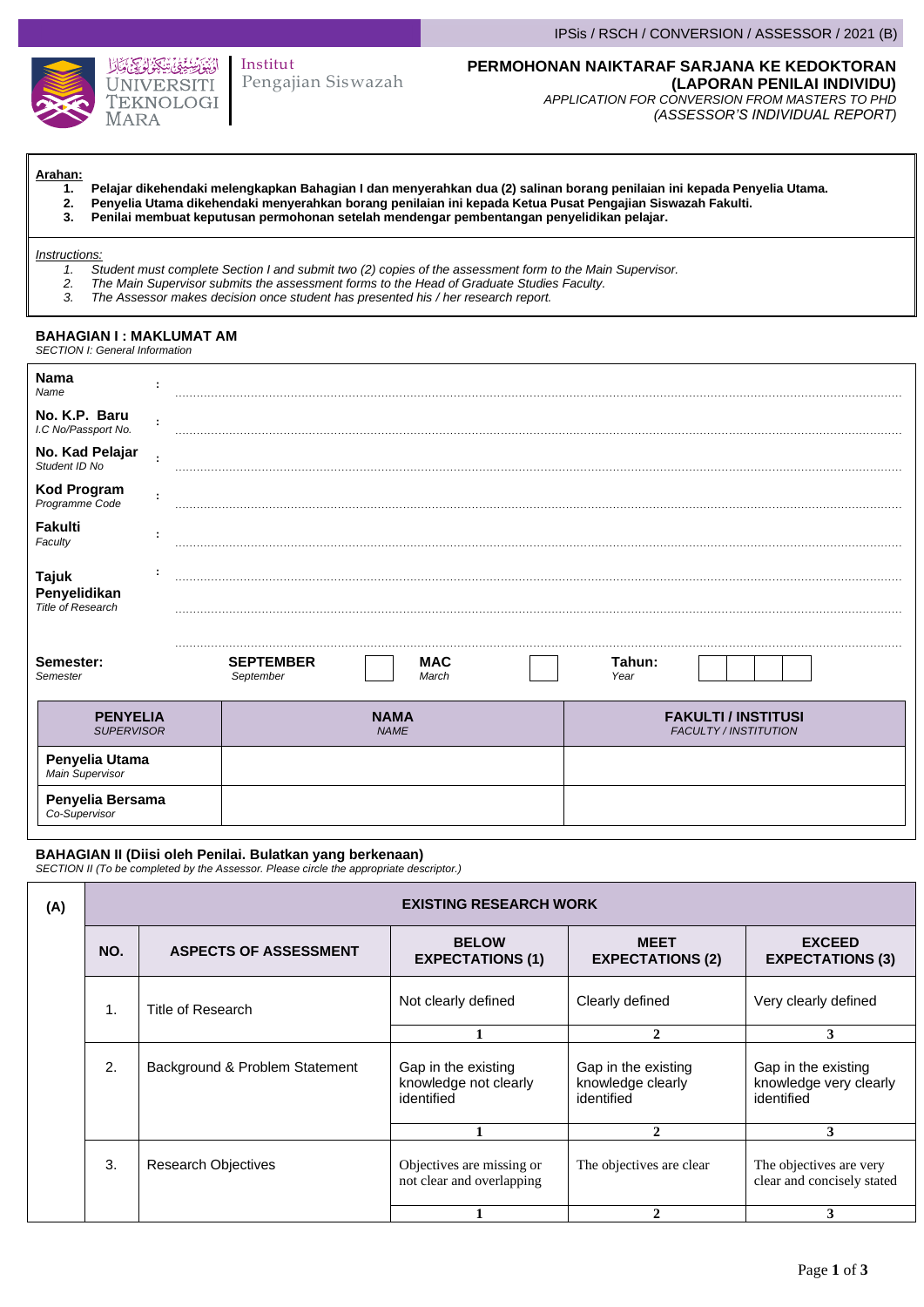| NO. | <b>ASPECTS OF ASSESSMENT</b>                                                  | <b>BELOW</b>                                                                                           | <b>MEET</b>                                                                                 | <b>EXCEED</b>                                                                                    |
|-----|-------------------------------------------------------------------------------|--------------------------------------------------------------------------------------------------------|---------------------------------------------------------------------------------------------|--------------------------------------------------------------------------------------------------|
|     |                                                                               | <b>EXPECTATIONS (1)</b>                                                                                | <b>EXPECTATIONS (2)</b>                                                                     | <b>EXPECTATIONS (3)</b>                                                                          |
| 4.  | Significance of Research                                                      | Importance is addressed<br>but is not convincingly<br>stated                                           | Topic is justified and will<br>likely lead to an actual<br>contribution                     | Significance of research<br>is clearly identified and<br>will lead to an actual<br>contribution  |
|     |                                                                               | 1                                                                                                      | $\overline{2}$                                                                              | 3                                                                                                |
| 5.  | Conceptual Framework (if applicable)                                          | Framework does not<br>clearly describe the<br>variables of study and<br>the hypotheses to be<br>tested | Framework clearly<br>describes the variables of<br>study and the<br>hypotheses to be tested | Framework very clearly<br>describes the variables of<br>study and the hypotheses<br>to be tested |
|     |                                                                               | 1                                                                                                      | $\overline{2}$                                                                              | 3                                                                                                |
| 6.  | Research Methodology                                                          | No clear description of<br>research methods to be<br>used                                              | Clear description of<br>research methods to be<br>used                                      | Very clear description of<br>research methods to be<br>used                                      |
|     |                                                                               | $\mathbf{1}$                                                                                           | $\mathbf{2}$                                                                                | 3                                                                                                |
| 7.  | Output of Research Achieved<br>(Publication, Presentation and / or<br>Awards) | Output not achieved                                                                                    | Output has been<br>achieved                                                                 | Output has been<br>achieved beyond<br>expectation                                                |
|     |                                                                               | 1                                                                                                      | $\mathbf{2}$                                                                                | 3                                                                                                |

**Important Note: All aspects of assessment must at least meet expectations (2) to be considered for upgrading.**

| (B) |                |                                      | PROPOSED ADDITIONAL PHD SCOPE                                                                              |                                                                                                           |  |
|-----|----------------|--------------------------------------|------------------------------------------------------------------------------------------------------------|-----------------------------------------------------------------------------------------------------------|--|
|     | NO.            | <b>ASPECTS OF ASSESSMENT</b>         | <b>UNACCEPTABLE</b>                                                                                        | <b>ACCEPTABLE</b><br>$\mathbf{2}$                                                                         |  |
|     | $\mathbf{1}$ . | <b>Research Objectives</b>           | The objectives are Short, Measurable,<br>Achievable, Reliable and Timely but<br>insufficient for PhD study | The objectives are Short, Measurable,<br>Achievable, Reliable and Timely, and<br>sufficient for PhD study |  |
|     |                |                                      | 1                                                                                                          | $\overline{2}$                                                                                            |  |
|     | 2.             | Conceptual Framework (if applicable) | New variables are not identified and no<br>extension of theory is proposed                                 | All new variables are identified and<br>extension of theory is proposed                                   |  |
|     |                |                                      | 1                                                                                                          | $\overline{2}$                                                                                            |  |
|     | 3.             | <b>Research Methodology</b>          | Description of research methods is not<br>clear and insufficient for PhD.                                  | Very clear description and appropriate<br>research methods to be used                                     |  |
|     |                |                                      | $\mathbf{1}$                                                                                               | $\mathbf{2}$                                                                                              |  |
|     | 4.             | <b>Expected Output</b>               | No novelty                                                                                                 | Has originality and novelty                                                                               |  |
|     |                |                                      | 1                                                                                                          | $\mathbf{2}$                                                                                              |  |
|     | 5.             | Other comments                       |                                                                                                            |                                                                                                           |  |
|     |                |                                      | Important Note: All aspects of assessment must be acceptable (2) to be considered for upgrading.           |                                                                                                           |  |